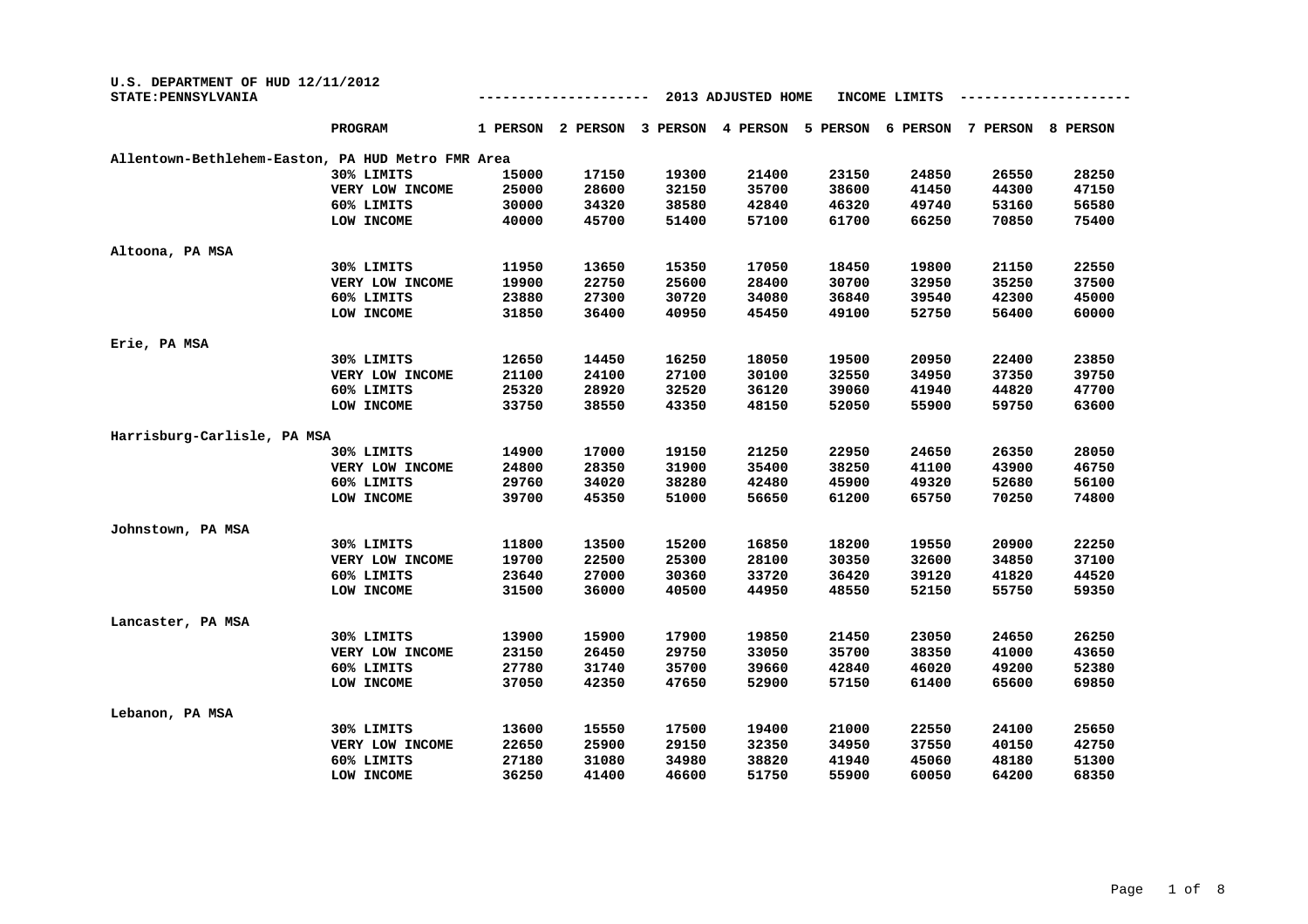| U.S. DEPARTMENT OF HUD 12/11/2012<br>STATE: PENNSYLVANIA |                 |          |          |          | 2013 ADJUSTED HOME |          | INCOME LIMITS |          |          |
|----------------------------------------------------------|-----------------|----------|----------|----------|--------------------|----------|---------------|----------|----------|
|                                                          | <b>PROGRAM</b>  | 1 PERSON | 2 PERSON | 3 PERSON | 4 PERSON           | 5 PERSON | 6 PERSON      | 7 PERSON | 8 PERSON |
| Pike County, PA HUD Metro FMR Area                       |                 |          |          |          |                    |          |               |          |          |
|                                                          | 30% LIMITS      | 14050    | 16050    | 18050    | 20050              | 21700    | 23300         | 24900    | 26500    |
|                                                          | VERY LOW INCOME | 23450    | 26800    | 30150    | 33450              | 36150    | 38850         | 41500    | 44200    |
|                                                          | 60% LIMITS      | 28140    | 32160    | 36180    | 40140              | 43380    | 46620         | 49800    | 53040    |
|                                                          | LOW INCOME      | 37450    | 42800    | 48150    | 53500              | 57800    | 62100         | 66350    | 70650    |
| Philadelphia-Camden-Wilmington, PA-NJ-DE-MD MSA          |                 |          |          |          |                    |          |               |          |          |
|                                                          | 30% LIMITS      | 16650    | 19000    | 21400    | 23750              | 25650    | 27550         | 29450    | 31350    |
|                                                          | VERY LOW INCOME | 27750    | 31700    | 35650    | 39600              | 42800    | 45950         | 49150    | 52300    |
|                                                          | 60% LIMITS      | 33300    | 38040    | 42780    | 47520              | 51360    | 55140         | 58980    | 62760    |
|                                                          | LOW INCOME      | 44350    | 50700    | 57050    | 63350              | 68450    | 73500         | 78600    | 83650    |
| Pittsburgh, PA HUD Metro FMR Area                        |                 |          |          |          |                    |          |               |          |          |
|                                                          | 30% LIMITS      | 13700    | 15650    | 17600    | 19550              | 21150    | 22700         | 24250    | 25850    |
|                                                          | VERY LOW INCOME | 22800    | 26050    | 29300    | 32550              | 35200    | 37800         | 40400    | 43000    |
|                                                          | 60% LIMITS      | 27360    | 31260    | 35160    | 39060              | 42240    | 45360         | 48480    | 51600    |
|                                                          | LOW INCOME      | 36500    | 41700    | 46900    | 52100              | 56300    | 60450         | 64650    | 68800    |
| Armstrong County, PA HUD Metro FMR Area                  |                 |          |          |          |                    |          |               |          |          |
|                                                          | 30% LIMITS      | 11700    | 13400    | 15050    | 16700              | 18050    | 19400         | 20750    | 22050    |
|                                                          | VERY LOW INCOME | 19500    | 22300    | 25100    | 27850              | 30100    | 32350         | 34550    | 36800    |
|                                                          | 60% LIMITS      | 23400    | 26760    | 30120    | 33420              | 36120    | 38820         | 41460    | 44160    |
|                                                          | LOW INCOME      | 31200    | 35650    | 40100    | 44550              | 48150    | 51700         | 55250    | 58850    |
| Reading, PA MSA                                          |                 |          |          |          |                    |          |               |          |          |
|                                                          | 30% LIMITS      | 13950    | 15950    | 17950    | 19900              | 21500    | 23100         | 24700    | 26300    |
|                                                          | VERY LOW INCOME | 23250    | 26600    | 29900    | 33200              | 35900    | 38550         | 41200    | 43850    |
|                                                          | 60% LIMITS      | 27900    | 31920    | 35880    | 39840              | 43080    | 46260         | 49440    | 52620    |
|                                                          | LOW INCOME      | 37200    | 42500    | 47800    | 53100              | 57350    | 61600         | 65850    | 70100    |
| Scranton--Wilkes-Barre, PA MSA                           |                 |          |          |          |                    |          |               |          |          |
|                                                          | 30% LIMITS      | 12450    | 14200    | 16000    | 17750              | 19200    | 20600         | 22050    | 23450    |
|                                                          | VERY LOW INCOME | 20750    | 23700    | 26650    | 29600              | 32000    | 34350         | 36750    | 39100    |
|                                                          | 60% LIMITS      | 24900    | 28440    | 31980    | 35520              | 38400    | 41220         | 44100    | 46920    |
|                                                          | LOW INCOME      | 33150    | 37900    | 42650    | 47350              | 51150    | 54950         | 58750    | 62550    |
| State College, PA MSA                                    |                 |          |          |          |                    |          |               |          |          |
|                                                          | 30% LIMITS      | 14050    | 16050    | 18050    | 20050              | 21700    | 23300         | 24900    | 26500    |
|                                                          | VERY LOW INCOME | 23400    | 26750    | 30100    | 33400              | 36100    | 38750         | 41450    | 44100    |
|                                                          | 60% LIMITS      | 28080    | 32100    | 36120    | 40080              | 43320    | 46500         | 49740    | 52920    |
|                                                          | LOW INCOME      | 37450    | 42800    | 48150    | 53450              | 57750    | 62050         | 66300    | 70600    |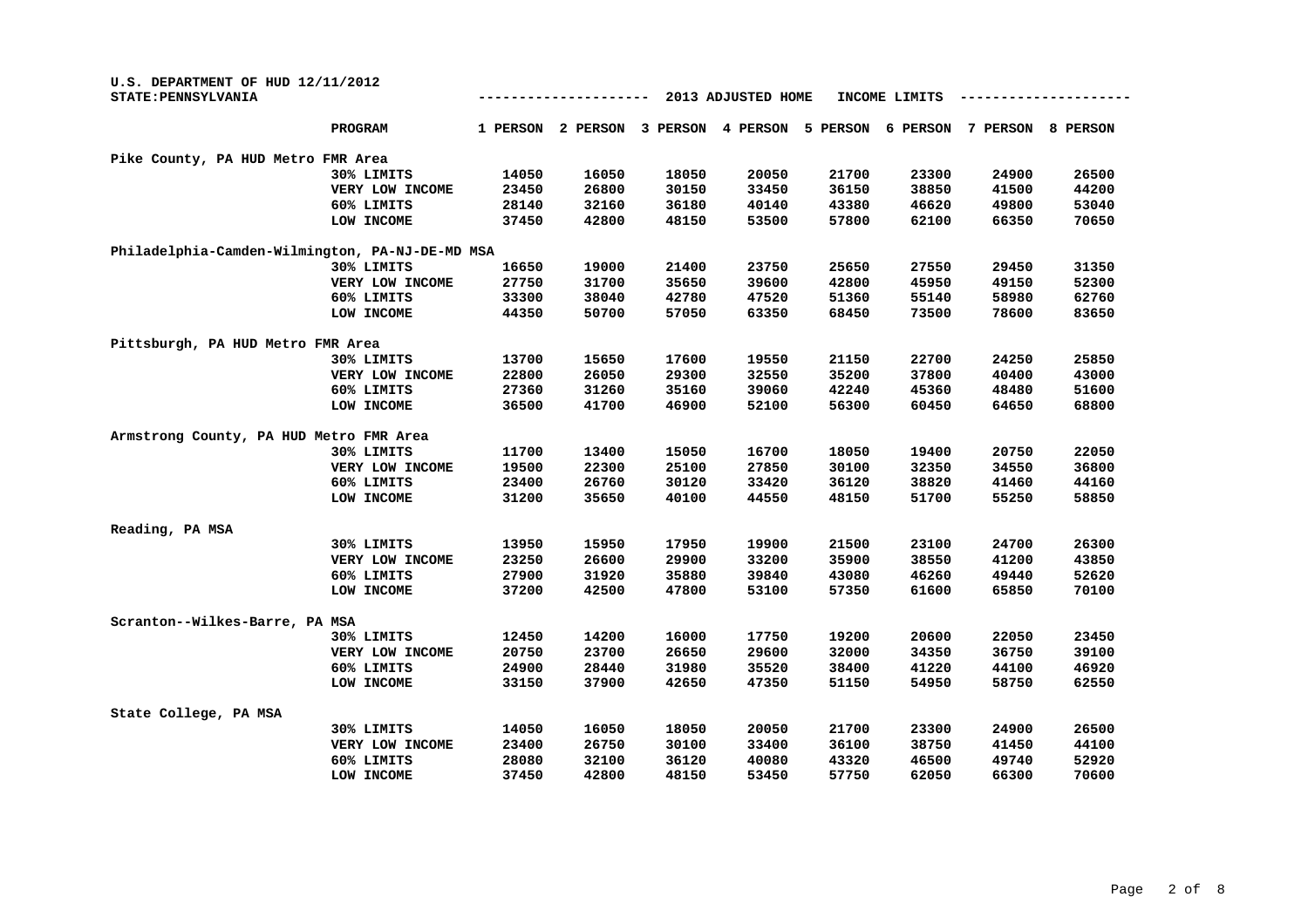| U.S. DEPARTMENT OF HUD 12/11/2012<br>STATE: PENNSYLVANIA |                 |          |          |          | 2013 ADJUSTED HOME |          | INCOME LIMITS |          |          |
|----------------------------------------------------------|-----------------|----------|----------|----------|--------------------|----------|---------------|----------|----------|
|                                                          | <b>PROGRAM</b>  | 1 PERSON | 2 PERSON | 3 PERSON | 4 PERSON           | 5 PERSON | 6 PERSON      | 7 PERSON | 8 PERSON |
| Williamsport, PA MSA                                     |                 |          |          |          |                    |          |               |          |          |
|                                                          | 30% LIMITS      | 11650    | 13300    | 14950    | 16600              | 17950    | 19300         | 20600    | 21950    |
|                                                          | VERY LOW INCOME | 19400    | 22150    | 24900    | 27650              | 29900    | 32100         | 34300    | 36500    |
|                                                          | 60% LIMITS      | 23280    | 26580    | 29880    | 33180              | 35880    | 38520         | 41160    | 43800    |
|                                                          | LOW INCOME      | 31000    | 35400    | 39850    | 44250              | 47800    | 51350         | 54900    | 58450    |
| York-Hanover, PA MSA                                     |                 |          |          |          |                    |          |               |          |          |
|                                                          | 30% LIMITS      | 14950    | 17100    | 19250    | 21350              | 23100    | 24800         | 26500    | 28200    |
|                                                          | VERY LOW INCOME | 24950    | 28500    | 32050    | 35600              | 38450    | 41300         | 44150    | 47000    |
|                                                          | 60% LIMITS      | 29940    | 34200    | 38460    | 42720              | 46140    | 49560         | 52980    | 56400    |
|                                                          | LOW INCOME      | 39900    | 45600    | 51300    | 56950              | 61550    | 66100         | 70650    | 75200    |
| Sharon, PA HUD Metro FMR Area                            |                 |          |          |          |                    |          |               |          |          |
|                                                          | 30% LIMITS      | 11600    | 13250    | 14900    | 16550              | 17900    | 19200         | 20550    | 21850    |
|                                                          | VERY LOW INCOME | 19300    | 22050    | 24800    | 27550              | 29800    | 32000         | 34200    | 36400    |
|                                                          | 60% LIMITS      | 23160    | 26460    | 29760    | 33060              | 35760    | 38400         | 41040    | 43680    |
|                                                          | LOW INCOME      | 30900    | 35300    | 39700    | 44100              | 47650    | 51200         | 54700    | 58250    |
| Adams County, PA                                         |                 |          |          |          |                    |          |               |          |          |
|                                                          | 30% LIMITS      | 14350    | 16400    | 18450    | 20500              | 22150    | 23800         | 25450    | 27100    |
|                                                          | VERY LOW INCOME | 23950    | 27400    | 30800    | 34200              | 36950    | 39700         | 42450    | 45150    |
|                                                          | 60% LIMITS      | 28740    | 32880    | 36960    | 41040              | 44340    | 47640         | 50940    | 54180    |
|                                                          | LOW INCOME      | 38300    | 43800    | 49250    | 54700              | 59100    | 63500         | 67850    | 72250    |
| Bedford County, PA                                       |                 |          |          |          |                    |          |               |          |          |
|                                                          | 30% LIMITS      | 11650    | 13300    | 14950    | 16600              | 17950    | 19300         | 20600    | 21950    |
|                                                          | VERY LOW INCOME | 19400    | 22150    | 24900    | 27650              | 29900    | 32100         | 34300    | 36500    |
|                                                          | 60% LIMITS      | 23280    | 26580    | 29880    | 33180              | 35880    | 38520         | 41160    | 43800    |
|                                                          | LOW INCOME      | 31000    | 35400    | 39850    | 44250              | 47800    | 51350         | 54900    | 58450    |
| Bradford County, PA                                      |                 |          |          |          |                    |          |               |          |          |
|                                                          | 30% LIMITS      | 11650    | 13300    | 14950    | 16600              | 17950    | 19300         | 20600    | 21950    |
|                                                          | VERY LOW INCOME | 19400    | 22150    | 24900    | 27650              | 29900    | 32100         | 34300    | 36500    |
|                                                          | 60% LIMITS      | 23280    | 26580    | 29880    | 33180              | 35880    | 38520         | 41160    | 43800    |
|                                                          | LOW INCOME      | 31000    | 35400    | 39850    | 44250              | 47800    | 51350         | 54900    | 58450    |
| Cameron County, PA                                       |                 |          |          |          |                    |          |               |          |          |
|                                                          | 30% LIMITS      | 11650    | 13300    | 14950    | 16600              | 17950    | 19300         | 20600    | 21950    |
|                                                          | VERY LOW INCOME | 19400    | 22150    | 24900    | 27650              | 29900    | 32100         | 34300    | 36500    |
|                                                          | 60% LIMITS      | 23280    | 26580    | 29880    | 33180              | 35880    | 38520         | 41160    | 43800    |
|                                                          | LOW INCOME      | 31000    | 35400    | 39850    | 44250              | 47800    | 51350         | 54900    | 58450    |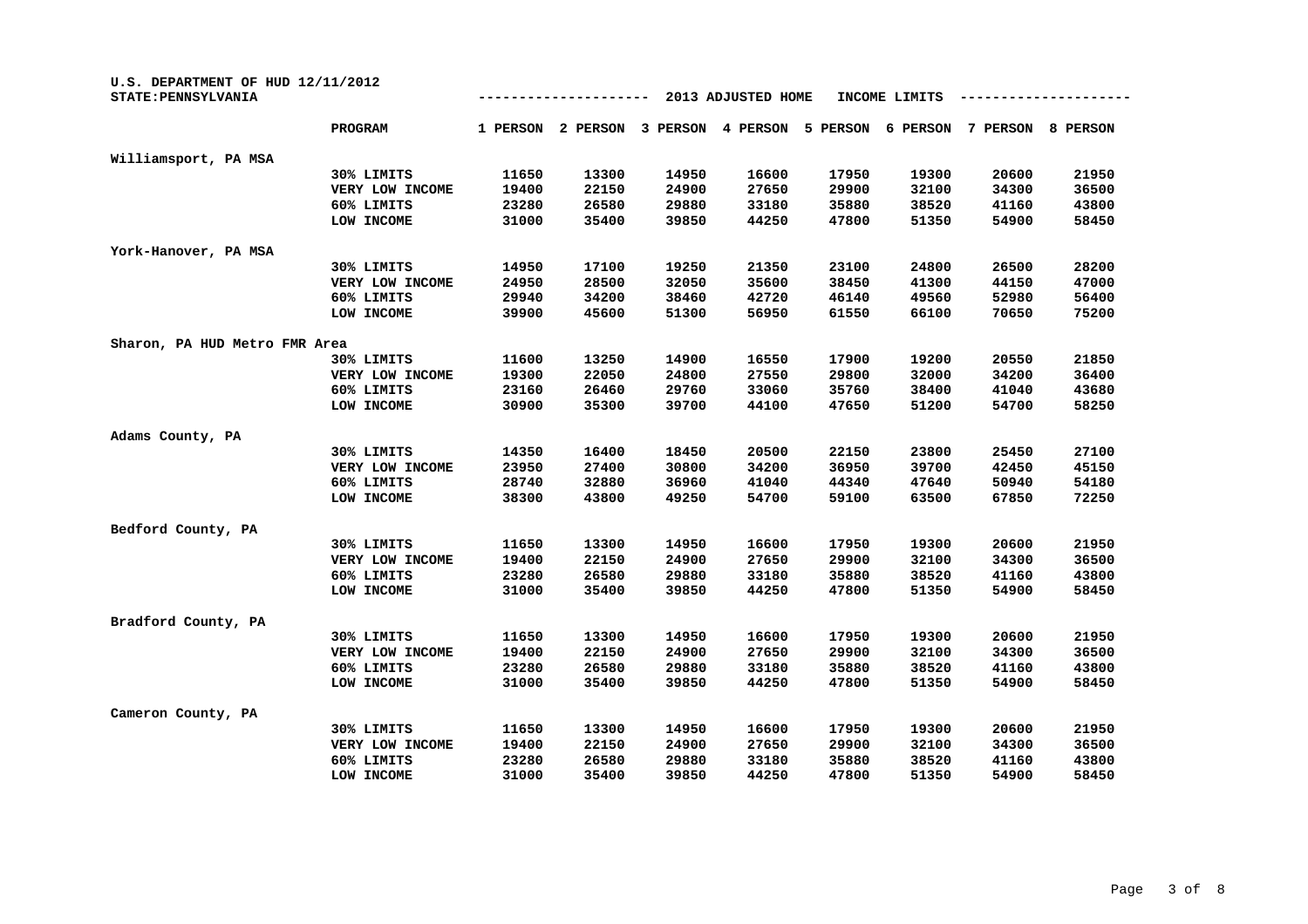| U.S. DEPARTMENT OF HUD 12/11/2012<br>STATE: PENNSYLVANIA |                 |          |          |          | 2013 ADJUSTED HOME |          | INCOME LIMITS |          |          |
|----------------------------------------------------------|-----------------|----------|----------|----------|--------------------|----------|---------------|----------|----------|
|                                                          | PROGRAM         | 1 PERSON | 2 PERSON | 3 PERSON | 4 PERSON           | 5 PERSON | 6 PERSON      | 7 PERSON | 8 PERSON |
| Clarion County, PA                                       |                 |          |          |          |                    |          |               |          |          |
|                                                          | 30% LIMITS      | 11650    | 13300    | 14950    | 16600              | 17950    | 19300         | 20600    | 21950    |
|                                                          | VERY LOW INCOME | 19400    | 22150    | 24900    | 27650              | 29900    | 32100         | 34300    | 36500    |
|                                                          | 60% LIMITS      | 23280    | 26580    | 29880    | 33180              | 35880    | 38520         | 41160    | 43800    |
|                                                          | LOW INCOME      | 31000    | 35400    | 39850    | 44250              | 47800    | 51350         | 54900    | 58450    |
| Clearfield County, PA                                    |                 |          |          |          |                    |          |               |          |          |
|                                                          | 30% LIMITS      | 11650    | 13300    | 14950    | 16600              | 17950    | 19300         | 20600    | 21950    |
|                                                          | VERY LOW INCOME | 19400    | 22150    | 24900    | 27650              | 29900    | 32100         | 34300    | 36500    |
|                                                          | 60% LIMITS      | 23280    | 26580    | 29880    | 33180              | 35880    | 38520         | 41160    | 43800    |
|                                                          | LOW INCOME      | 31000    | 35400    | 39850    | 44250              | 47800    | 51350         | 54900    | 58450    |
| Clinton County, PA                                       |                 |          |          |          |                    |          |               |          |          |
|                                                          | 30% LIMITS      | 11650    | 13300    | 14950    | 16600              | 17950    | 19300         | 20600    | 21950    |
|                                                          | VERY LOW INCOME | 19400    | 22150    | 24900    | 27650              | 29900    | 32100         | 34300    | 36500    |
|                                                          | 60% LIMITS      | 23280    | 26580    | 29880    | 33180              | 35880    | 38520         | 41160    | 43800    |
|                                                          | LOW INCOME      | 31000    | 35400    | 39850    | 44250              | 47800    | 51350         | 54900    | 58450    |
| Columbia County, PA                                      |                 |          |          |          |                    |          |               |          |          |
|                                                          | 30% LIMITS      | 12150    | 13900    | 15650    | 17350              | 18750    | 20150         | 21550    | 22950    |
|                                                          | VERY LOW INCOME | 20250    | 23150    | 26050    | 28900              | 31250    | 33550         | 35850    | 38150    |
|                                                          | 60% LIMITS      | 24300    | 27780    | 31260    | 34680              | 37500    | 40260         | 43020    | 45780    |
|                                                          | LOW INCOME      | 32400    | 37000    | 41650    | 46250              | 49950    | 53650         | 57350    | 61050    |
| Crawford County, PA                                      |                 |          |          |          |                    |          |               |          |          |
|                                                          | 30% LIMITS      | 11650    | 13300    | 14950    | 16600              | 17950    | 19300         | 20600    | 21950    |
|                                                          | VERY LOW INCOME | 19400    | 22150    | 24900    | 27650              | 29900    | 32100         | 34300    | 36500    |
|                                                          | 60% LIMITS      | 23280    | 26580    | 29880    | 33180              | 35880    | 38520         | 41160    | 43800    |
|                                                          | LOW INCOME      | 31000    | 35400    | 39850    | 44250              | 47800    | 51350         | 54900    | 58450    |
| Elk County, PA                                           |                 |          |          |          |                    |          |               |          |          |
|                                                          | 30% LIMITS      | 11650    | 13300    | 14950    | 16600              | 17950    | 19300         | 20600    | 21950    |
|                                                          | VERY LOW INCOME | 19400    | 22150    | 24900    | 27650              | 29900    | 32100         | 34300    | 36500    |
|                                                          | 60% LIMITS      | 23280    | 26580    | 29880    | 33180              | 35880    | 38520         | 41160    | 43800    |
|                                                          | LOW INCOME      | 31000    | 35400    | 39850    | 44250              | 47800    | 51350         | 54900    | 58450    |
| Forest County, PA                                        |                 |          |          |          |                    |          |               |          |          |
|                                                          | 30% LIMITS      | 11650    | 13300    | 14950    | 16600              | 17950    | 19300         | 20600    | 21950    |
|                                                          | VERY LOW INCOME | 19400    | 22150    | 24900    | 27650              | 29900    | 32100         | 34300    | 36500    |
|                                                          | 60% LIMITS      | 23280    | 26580    | 29880    | 33180              | 35880    | 38520         | 41160    | 43800    |
|                                                          | LOW INCOME      | 31000    | 35400    | 39850    | 44250              | 47800    | 51350         | 54900    | 58450    |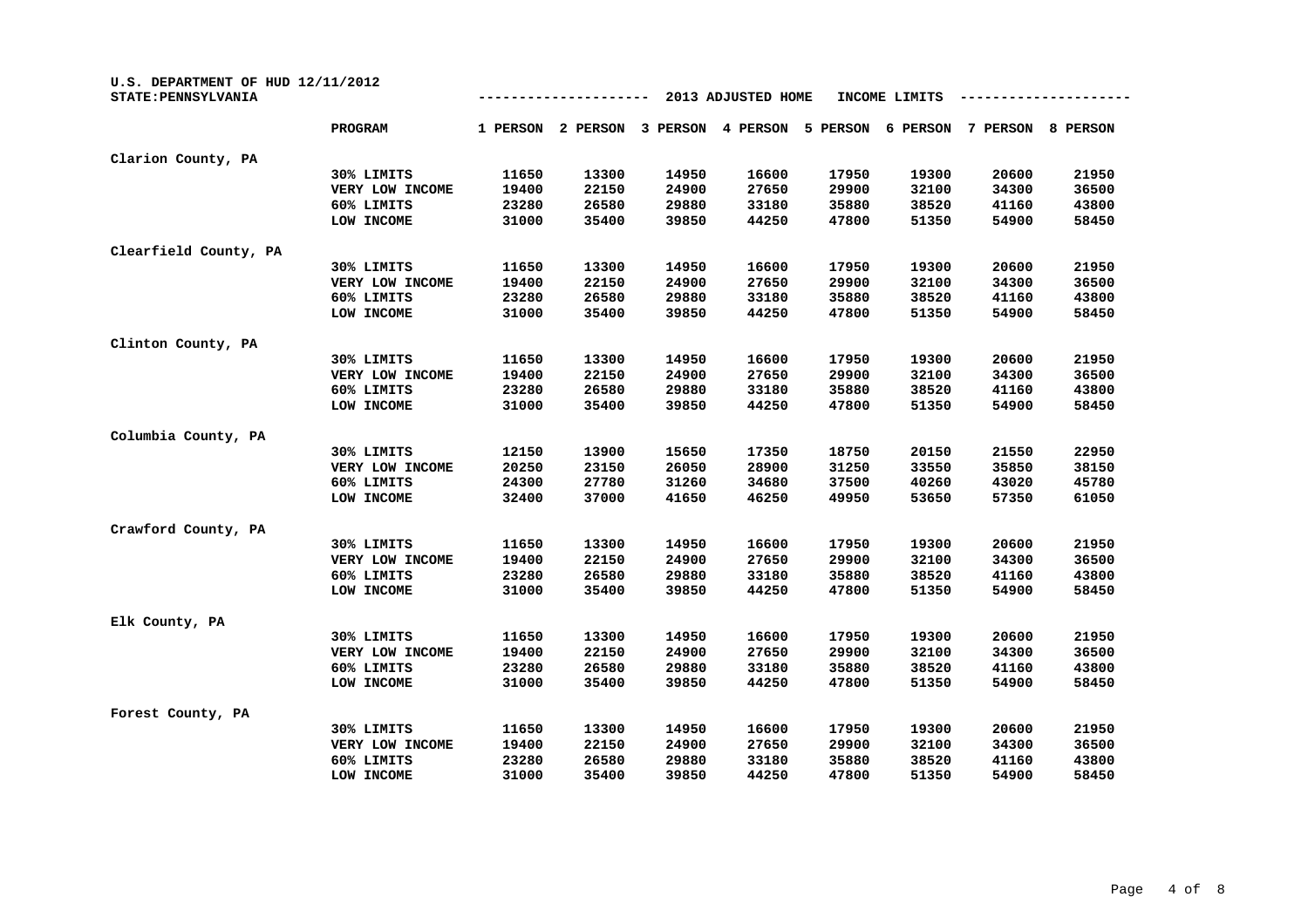| U.S. DEPARTMENT OF HUD 12/11/2012<br>STATE: PENNSYLVANIA |                 |          |          |          | 2013 ADJUSTED HOME |          | INCOME LIMITS |          |          |
|----------------------------------------------------------|-----------------|----------|----------|----------|--------------------|----------|---------------|----------|----------|
|                                                          | <b>PROGRAM</b>  | 1 PERSON | 2 PERSON | 3 PERSON | 4 PERSON           | 5 PERSON | 6 PERSON      | 7 PERSON | 8 PERSON |
| Franklin County, PA                                      |                 |          |          |          |                    |          |               |          |          |
|                                                          | 30% LIMITS      | 13300    | 15200    | 17100    | 19000              | 20550    | 22050         | 23600    | 25100    |
|                                                          | VERY LOW INCOME | 22200    | 25400    | 28550    | 31700              | 34250    | 36800         | 39350    | 41850    |
|                                                          | 60% LIMITS      | 26640    | 30480    | 34260    | 38040              | 41100    | 44160         | 47220    | 50220    |
|                                                          | LOW INCOME      | 35500    | 40600    | 45650    | 50700              | 54800    | 58850         | 62900    | 66950    |
| Fulton County, PA                                        |                 |          |          |          |                    |          |               |          |          |
|                                                          | 30% LIMITS      | 12250    | 14000    | 15750    | 17500              | 18900    | 20300         | 21700    | 23100    |
|                                                          | VERY LOW INCOME | 20450    | 23400    | 26300    | 29200              | 31550    | 33900         | 36250    | 38550    |
|                                                          | 60% LIMITS      | 24540    | 28080    | 31560    | 35040              | 37860    | 40680         | 43500    | 46260    |
|                                                          | LOW INCOME      | 32700    | 37400    | 42050    | 46700              | 50450    | 54200         | 57950    | 61650    |
| Greene County, PA                                        |                 |          |          |          |                    |          |               |          |          |
|                                                          | 30% LIMITS      | 11650    | 13300    | 14950    | 16600              | 17950    | 19300         | 20600    | 21950    |
|                                                          | VERY LOW INCOME | 19400    | 22150    | 24900    | 27650              | 29900    | 32100         | 34300    | 36500    |
|                                                          | 60% LIMITS      | 23280    | 26580    | 29880    | 33180              | 35880    | 38520         | 41160    | 43800    |
|                                                          | LOW INCOME      | 31000    | 35400    | 39850    | 44250              | 47800    | 51350         | 54900    | 58450    |
| Huntingdon County, PA                                    |                 |          |          |          |                    |          |               |          |          |
|                                                          | 30% LIMITS      | 11650    | 13300    | 14950    | 16600              | 17950    | 19300         | 20600    | 21950    |
|                                                          | VERY LOW INCOME | 19400    | 22150    | 24900    | 27650              | 29900    | 32100         | 34300    | 36500    |
|                                                          | 60% LIMITS      | 23280    | 26580    | 29880    | 33180              | 35880    | 38520         | 41160    | 43800    |
|                                                          | LOW INCOME      | 31000    | 35400    | 39850    | 44250              | 47800    | 51350         | 54900    | 58450    |
| Indiana County, PA                                       |                 |          |          |          |                    |          |               |          |          |
|                                                          | 30% LIMITS      | 12250    | 14000    | 15750    | 17500              | 18900    | 20300         | 21700    | 23100    |
|                                                          | VERY LOW INCOME | 20450    | 23350    | 26250    | 29150              | 31500    | 33850         | 36150    | 38500    |
|                                                          | 60% LIMITS      | 24540    | 28020    | 31500    | 34980              | 37800    | 40620         | 43380    | 46200    |
|                                                          | LOW INCOME      | 32700    | 37350    | 42000    | 46650              | 50400    | 54150         | 57850    | 61600    |
| Jefferson County, PA                                     |                 |          |          |          |                    |          |               |          |          |
|                                                          | 30% LIMITS      | 11650    | 13300    | 14950    | 16600              | 17950    | 19300         | 20600    | 21950    |
|                                                          | VERY LOW INCOME | 19400    | 22150    | 24900    | 27650              | 29900    | 32100         | 34300    | 36500    |
|                                                          | 60% LIMITS      | 23280    | 26580    | 29880    | 33180              | 35880    | 38520         | 41160    | 43800    |
|                                                          | LOW INCOME      | 31000    | 35400    | 39850    | 44250              | 47800    | 51350         | 54900    | 58450    |
| Juniata County, PA                                       |                 |          |          |          |                    |          |               |          |          |
|                                                          | 30% LIMITS      | 11750    | 13400    | 15100    | 16750              | 18100    | 19450         | 20800    | 22150    |
|                                                          | VERY LOW INCOME | 19550    | 22350    | 25150    | 27900              | 30150    | 32400         | 34600    | 36850    |
|                                                          | 60% LIMITS      | 23460    | 26820    | 30180    | 33480              | 36180    | 38880         | 41520    | 44220    |
|                                                          | LOW INCOME      | 31300    | 35750    | 40200    | 44650              | 48250    | 51800         | 55400    | 58950    |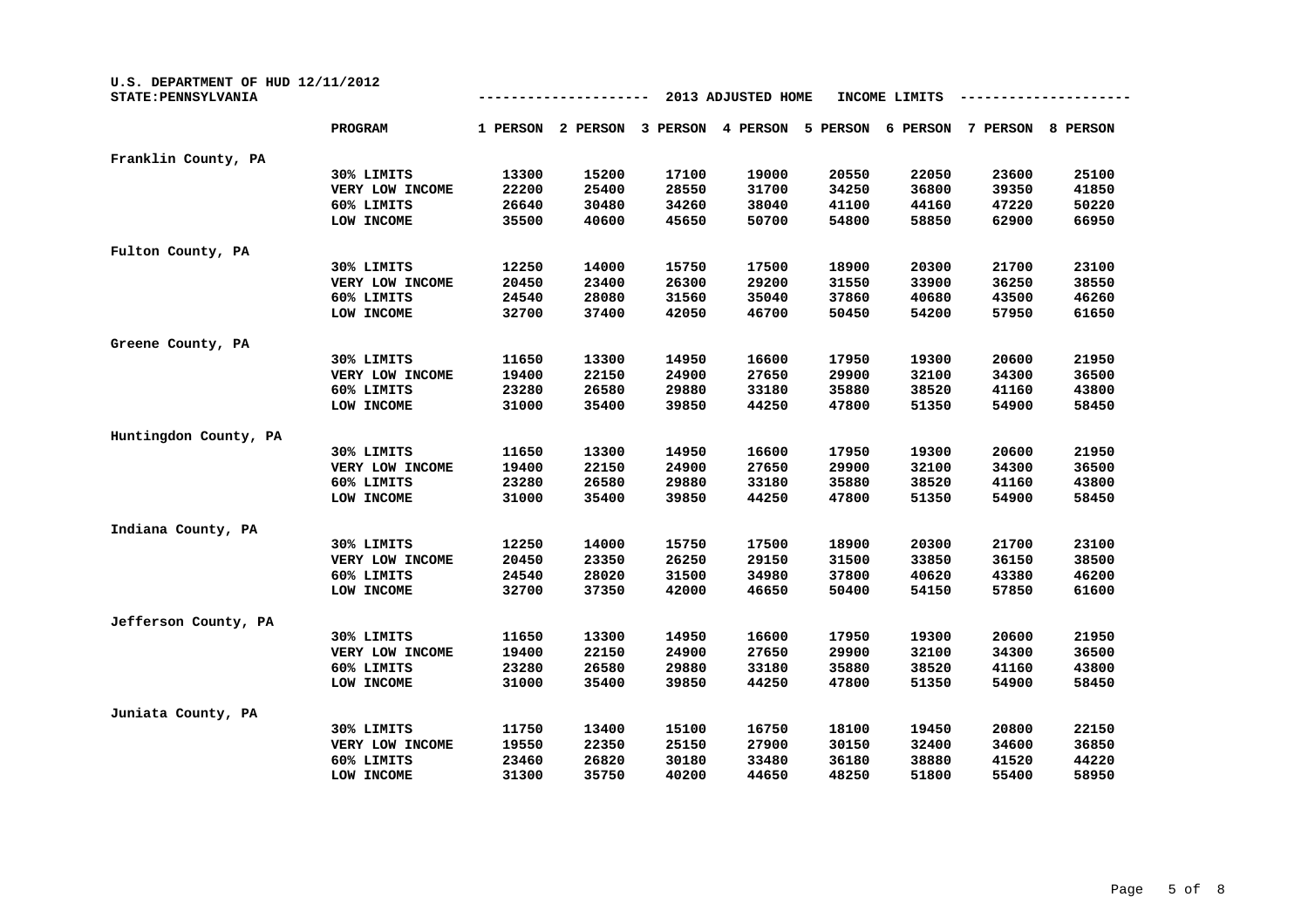| U.S. DEPARTMENT OF HUD 12/11/2012<br>STATE: PENNSYLVANIA |                 |          |          |          | 2013 ADJUSTED HOME |          | INCOME LIMITS |          |          |
|----------------------------------------------------------|-----------------|----------|----------|----------|--------------------|----------|---------------|----------|----------|
|                                                          | <b>PROGRAM</b>  | 1 PERSON | 2 PERSON | 3 PERSON | 4 PERSON           | 5 PERSON | 6 PERSON      | 7 PERSON | 8 PERSON |
| Lawrence County, PA                                      |                 |          |          |          |                    |          |               |          |          |
|                                                          | 30% LIMITS      | 11650    | 13300    | 14950    | 16600              | 17950    | 19300         | 20600    | 21950    |
|                                                          | VERY LOW INCOME | 19400    | 22150    | 24900    | 27650              | 29900    | 32100         | 34300    | 36500    |
|                                                          | 60% LIMITS      | 23280    | 26580    | 29880    | 33180              | 35880    | 38520         | 41160    | 43800    |
|                                                          | LOW INCOME      | 31000    | 35400    | 39850    | 44250              | 47800    | 51350         | 54900    | 58450    |
| McKean County, PA                                        |                 |          |          |          |                    |          |               |          |          |
|                                                          | 30% LIMITS      | 11650    | 13300    | 14950    | 16600              | 17950    | 19300         | 20600    | 21950    |
|                                                          | VERY LOW INCOME | 19400    | 22150    | 24900    | 27650              | 29900    | 32100         | 34300    | 36500    |
|                                                          | 60% LIMITS      | 23280    | 26580    | 29880    | 33180              | 35880    | 38520         | 41160    | 43800    |
|                                                          | LOW INCOME      | 31000    | 35400    | 39850    | 44250              | 47800    | 51350         | 54900    | 58450    |
| Mifflin County, PA                                       |                 |          |          |          |                    |          |               |          |          |
|                                                          | 30% LIMITS      | 11650    | 13300    | 14950    | 16600              | 17950    | 19300         | 20600    | 21950    |
|                                                          | VERY LOW INCOME | 19400    | 22150    | 24900    | 27650              | 29900    | 32100         | 34300    | 36500    |
|                                                          | 60% LIMITS      | 23280    | 26580    | 29880    | 33180              | 35880    | 38520         | 41160    | 43800    |
|                                                          | LOW INCOME      | 31000    | 35400    | 39850    | 44250              | 47800    | 51350         | 54900    | 58450    |
| Monroe County, PA                                        |                 |          |          |          |                    |          |               |          |          |
|                                                          | 30% LIMITS      | 14050    | 16050    | 18050    | 20050              | 21700    | 23300         | 24900    | 26500    |
|                                                          | VERY LOW INCOME | 23450    | 26800    | 30150    | 33450              | 36150    | 38850         | 41500    | 44200    |
|                                                          | 60% LIMITS      | 28140    | 32160    | 36180    | 40140              | 43380    | 46620         | 49800    | 53040    |
|                                                          | LOW INCOME      | 37450    | 42800    | 48150    | 53500              | 57800    | 62100         | 66350    | 70650    |
| Montour County, PA                                       |                 |          |          |          |                    |          |               |          |          |
|                                                          | 30% LIMITS      | 12750    | 14600    | 16400    | 18200              | 19700    | 21150         | 22600    | 24050    |
|                                                          | VERY LOW INCOME | 21250    | 24250    | 27300    | 30300              | 32750    | 35150         | 37600    | 40000    |
|                                                          | 60% LIMITS      | 25500    | 29100    | 32760    | 36360              | 39300    | 42180         | 45120    | 48000    |
|                                                          | LOW INCOME      | 33950    | 38800    | 43650    | 48500              | 52400    | 56300         | 60150    | 64050    |
| Northumberland County, PA                                |                 |          |          |          |                    |          |               |          |          |
|                                                          | 30% LIMITS      | 11650    | 13300    | 14950    | 16600              | 17950    | 19300         | 20600    | 21950    |
|                                                          | VERY LOW INCOME | 19400    | 22150    | 24900    | 27650              | 29900    | 32100         | 34300    | 36500    |
|                                                          | 60% LIMITS      | 23280    | 26580    | 29880    | 33180              | 35880    | 38520         | 41160    | 43800    |
|                                                          | LOW INCOME      | 31000    | 35400    | 39850    | 44250              | 47800    | 51350         | 54900    | 58450    |
| Potter County, PA                                        |                 |          |          |          |                    |          |               |          |          |
|                                                          | 30% LIMITS      | 11650    | 13300    | 14950    | 16600              | 17950    | 19300         | 20600    | 21950    |
|                                                          | VERY LOW INCOME | 19400    | 22150    | 24900    | 27650              | 29900    | 32100         | 34300    | 36500    |
|                                                          | 60% LIMITS      | 23280    | 26580    | 29880    | 33180              | 35880    | 38520         | 41160    | 43800    |
|                                                          | LOW INCOME      | 31000    | 35400    | 39850    | 44250              | 47800    | 51350         | 54900    | 58450    |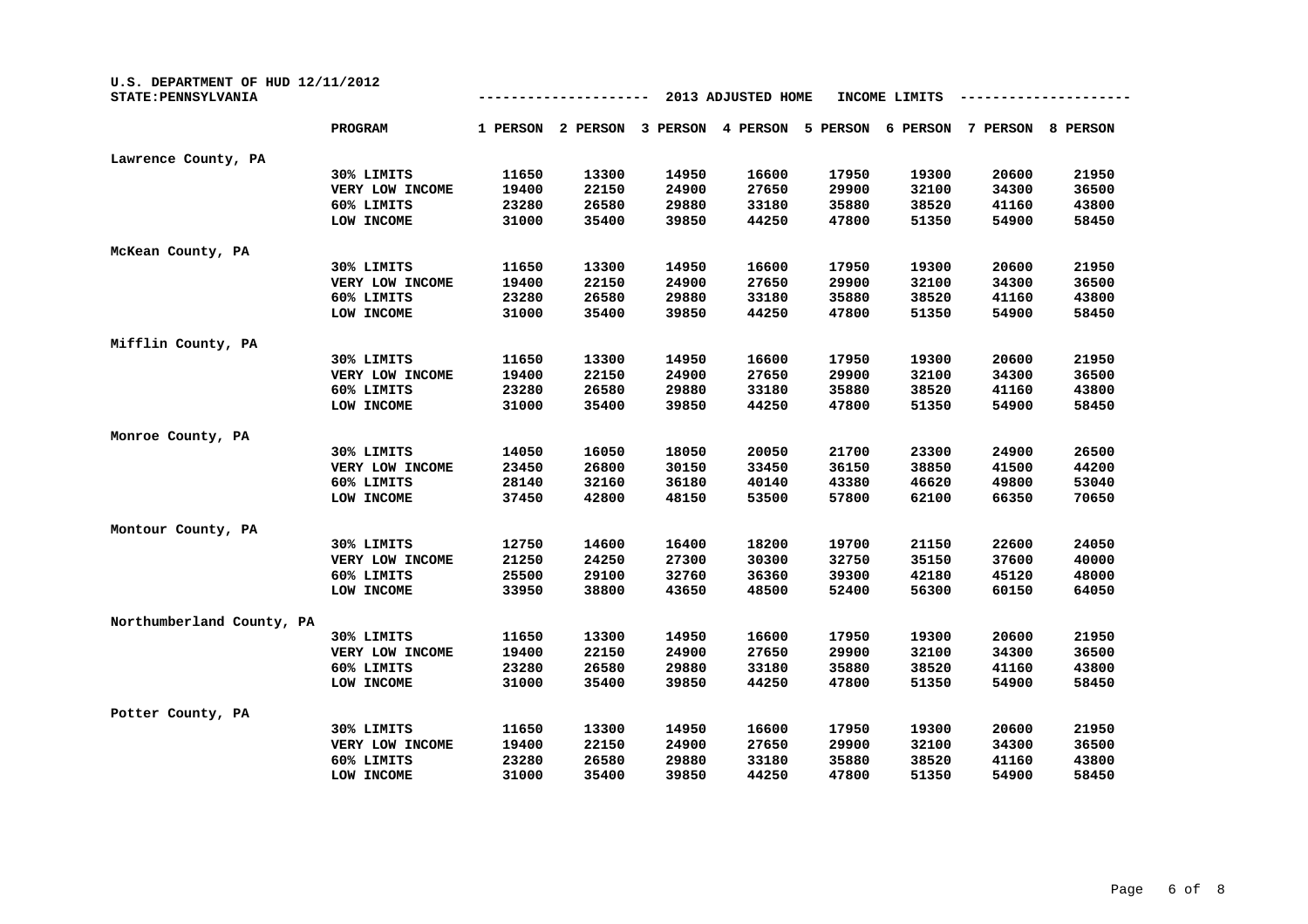| U.S. DEPARTMENT OF HUD 12/11/2012<br>STATE: PENNSYLVANIA |                 |          |          |          | 2013 ADJUSTED HOME |          | INCOME LIMITS |          |          |
|----------------------------------------------------------|-----------------|----------|----------|----------|--------------------|----------|---------------|----------|----------|
|                                                          | PROGRAM         | 1 PERSON | 2 PERSON | 3 PERSON | 4 PERSON           | 5 PERSON | 6 PERSON      | 7 PERSON | 8 PERSON |
| Schuylkill County, PA                                    |                 |          |          |          |                    |          |               |          |          |
|                                                          | 30% LIMITS      | 11650    | 13300    | 14950    | 16600              | 17950    | 19300         | 20600    | 21950    |
|                                                          | VERY LOW INCOME | 19400    | 22150    | 24900    | 27650              | 29900    | 32100         | 34300    | 36500    |
|                                                          | 60% LIMITS      | 23280    | 26580    | 29880    | 33180              | 35880    | 38520         | 41160    | 43800    |
|                                                          | LOW INCOME      | 31000    | 35400    | 39850    | 44250              | 47800    | 51350         | 54900    | 58450    |
| Snyder County, PA                                        |                 |          |          |          |                    |          |               |          |          |
|                                                          | 30% LIMITS      | 11650    | 13300    | 14950    | 16600              | 17950    | 19300         | 20600    | 21950    |
|                                                          | VERY LOW INCOME | 19400    | 22150    | 24900    | 27650              | 29900    | 32100         | 34300    | 36500    |
|                                                          | 60% LIMITS      | 23280    | 26580    | 29880    | 33180              | 35880    | 38520         | 41160    | 43800    |
|                                                          | LOW INCOME      | 31000    | 35400    | 39850    | 44250              | 47800    | 51350         | 54900    | 58450    |
| Somerset County, PA                                      |                 |          |          |          |                    |          |               |          |          |
|                                                          | 30% LIMITS      | 11650    | 13300    | 14950    | 16600              | 17950    | 19300         | 20600    | 21950    |
|                                                          | VERY LOW INCOME | 19400    | 22150    | 24900    | 27650              | 29900    | 32100         | 34300    | 36500    |
|                                                          | 60% LIMITS      | 23280    | 26580    | 29880    | 33180              | 35880    | 38520         | 41160    | 43800    |
|                                                          | LOW INCOME      | 31000    | 35400    | 39850    | 44250              | 47800    | 51350         | 54900    | 58450    |
| Sullivan County, PA                                      |                 |          |          |          |                    |          |               |          |          |
|                                                          | 30% LIMITS      | 11650    | 13300    | 14950    | 16600              | 17950    | 19300         | 20600    | 21950    |
|                                                          | VERY LOW INCOME | 19400    | 22150    | 24900    | 27650              | 29900    | 32100         | 34300    | 36500    |
|                                                          | 60% LIMITS      | 23280    | 26580    | 29880    | 33180              | 35880    | 38520         | 41160    | 43800    |
|                                                          | LOW INCOME      | 31000    | 35400    | 39850    | 44250              | 47800    | 51350         | 54900    | 58450    |
| Susquehanna County, PA                                   |                 |          |          |          |                    |          |               |          |          |
|                                                          | 30% LIMITS      | 11650    | 13300    | 14950    | 16600              | 17950    | 19300         | 20600    | 21950    |
|                                                          | VERY LOW INCOME | 19400    | 22150    | 24900    | 27650              | 29900    | 32100         | 34300    | 36500    |
|                                                          | 60% LIMITS      | 23280    | 26580    | 29880    | 33180              | 35880    | 38520         | 41160    | 43800    |
|                                                          | LOW INCOME      | 31000    | 35400    | 39850    | 44250              | 47800    | 51350         | 54900    | 58450    |
| Tioga County, PA                                         |                 |          |          |          |                    |          |               |          |          |
|                                                          | 30% LIMITS      | 11650    | 13300    | 14950    | 16600              | 17950    | 19300         | 20600    | 21950    |
|                                                          | VERY LOW INCOME | 19400    | 22150    | 24900    | 27650              | 29900    | 32100         | 34300    | 36500    |
|                                                          | 60% LIMITS      | 23280    | 26580    | 29880    | 33180              | 35880    | 38520         | 41160    | 43800    |
|                                                          | LOW INCOME      | 31000    | 35400    | 39850    | 44250              | 47800    | 51350         | 54900    | 58450    |
| Union County, PA                                         |                 |          |          |          |                    |          |               |          |          |
|                                                          | 30% LIMITS      | 11800    | 13450    | 15150    | 16800              | 18150    | 19500         | 20850    | 22200    |
|                                                          | VERY LOW INCOME | 19600    | 22400    | 25200    | 28000              | 30250    | 32500         | 34750    | 37000    |
|                                                          | 60% LIMITS      | 23520    | 26880    | 30240    | 33600              | 36300    | 39000         | 41700    | 44400    |
|                                                          | LOW INCOME      | 31400    | 35850    | 40350    | 44800              | 48400    | 52000         | 55600    | 59150    |